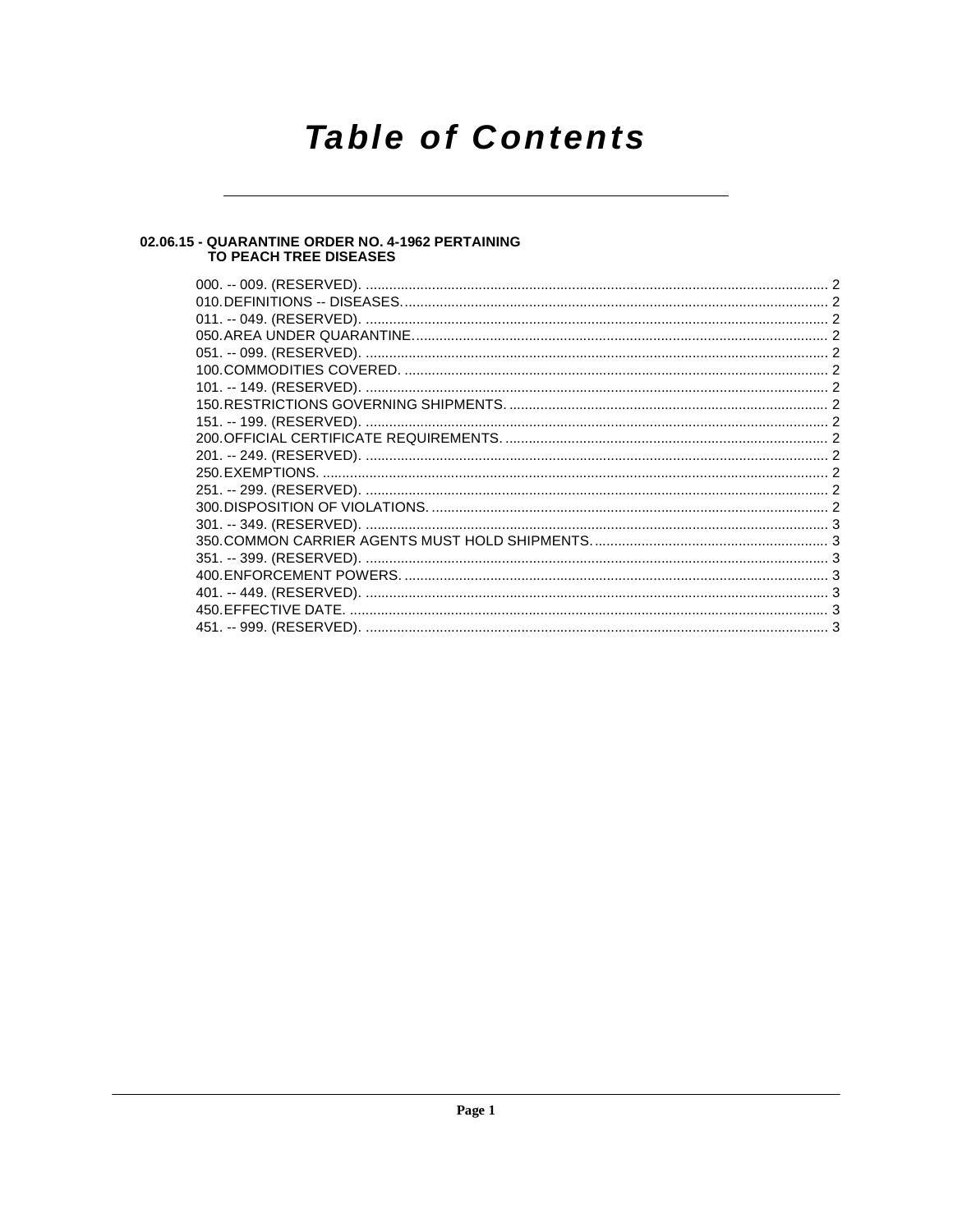#### **IDAPA 02 TITLE 06 Chapter 15**

#### **02.06.15 - QUARANTINE ORDER NO. 4-1962 PERTAINING TO PEACH TREE DISEASES**

#### <span id="page-1-1"></span><span id="page-1-0"></span>**000. -- 009. (RESERVED).**

#### <span id="page-1-17"></span><span id="page-1-2"></span>**010. DEFINITIONS -- DISEASES.**

The virus diseases known as Peach Yellows, Peach Rosette, and Little Peach. (6-4-62)

#### <span id="page-1-3"></span>**011. -- 049. (RESERVED).**

#### <span id="page-1-15"></span><span id="page-1-4"></span>**050. AREA UNDER QUARANTINE.**

(Infested Areas). The entire states of Alabama, Arkansas, (except counties of Benton, Clark, Columbia, Garland and White), Connecticut, Delaware, Florida, Georgia, Illinois, Indiana, Kentucky, Maryland (except counties of Worcester and Somerset), Massachusetts, Michigan, Mississippi, New Jersey, New York, North Carolina, Ohio, Oklahoma, Pennsylvania, Rhode Island, South Carolina, Tennessee, Virginia, West Virginia, and the District of Columbia.

 $(6-4-62)$ 

#### <span id="page-1-5"></span>**051. -- 099. (RESERVED).**

#### <span id="page-1-16"></span><span id="page-1-6"></span>**100. COMMODITIES COVERED.**

(Prohibited Products). All trees, cuttings, grafts, scions, or buds of all species and varieties including the flowering forms of peach, nectarine, apricot, almond, plum, and prune, and any trees budded or grafted on peach stock or peach  $\frac{1}{6-4-62}$ 

#### <span id="page-1-7"></span>**101. -- 149. (RESERVED).**

#### <span id="page-1-21"></span><span id="page-1-8"></span>**150. RESTRICTIONS GOVERNING SHIPMENTS.**

The restricted articles will not be admitted into Idaho from the quarantined areas unless the state of origin certifies that they were produced in a county free from infection with these diseases, as determined by adequate annual surveys satisfactory to the Director of the Idaho Department of Agriculture, and from disease-free bud sources, rootstocks, and environs. (6-4-62) rootstocks, and environs.

#### <span id="page-1-9"></span>**151. -- 199. (RESERVED).**

#### <span id="page-1-20"></span><span id="page-1-10"></span>**200. OFFICIAL CERTIFICATE REQUIREMENTS.**

The certificates required by Section 150 shall state the names and addresses of the shipper and consignee, the number and kind of restricted articles in the shipments, and the area where grown. A copy of the certificate shall accompany the shipment, and one (1) copy shall be forwarded at the time of shipment to the Division of Plant Industry, Idaho State Department of Agriculture, Boise, Idaho. (6-4-62)

#### <span id="page-1-11"></span>**201. -- 249. (RESERVED).**

#### <span id="page-1-19"></span><span id="page-1-12"></span>**250. EXEMPTIONS.**

This quarantine does not apply to experiments of the United States Department of Agriculture in the state of Idaho nor to experiments of the College of Agriculture, Department of Pathology of the University of Idaho. (6-4-62)

#### <span id="page-1-13"></span>**251. -- 299. (RESERVED).**

#### <span id="page-1-18"></span><span id="page-1-14"></span>**300. DISPOSITION OF VIOLATIONS.**

Any or all shipments or lots of the quarantined articles enumerated in Section 100 arriving in Idaho in violation of this quarantine shall immediately be sent out of the state or destroyed at the option and expense of the owner or owners, his or their responsible agents and under the direction of the Director of the Idaho Department of Agriculture or his deputies. (6-4-62)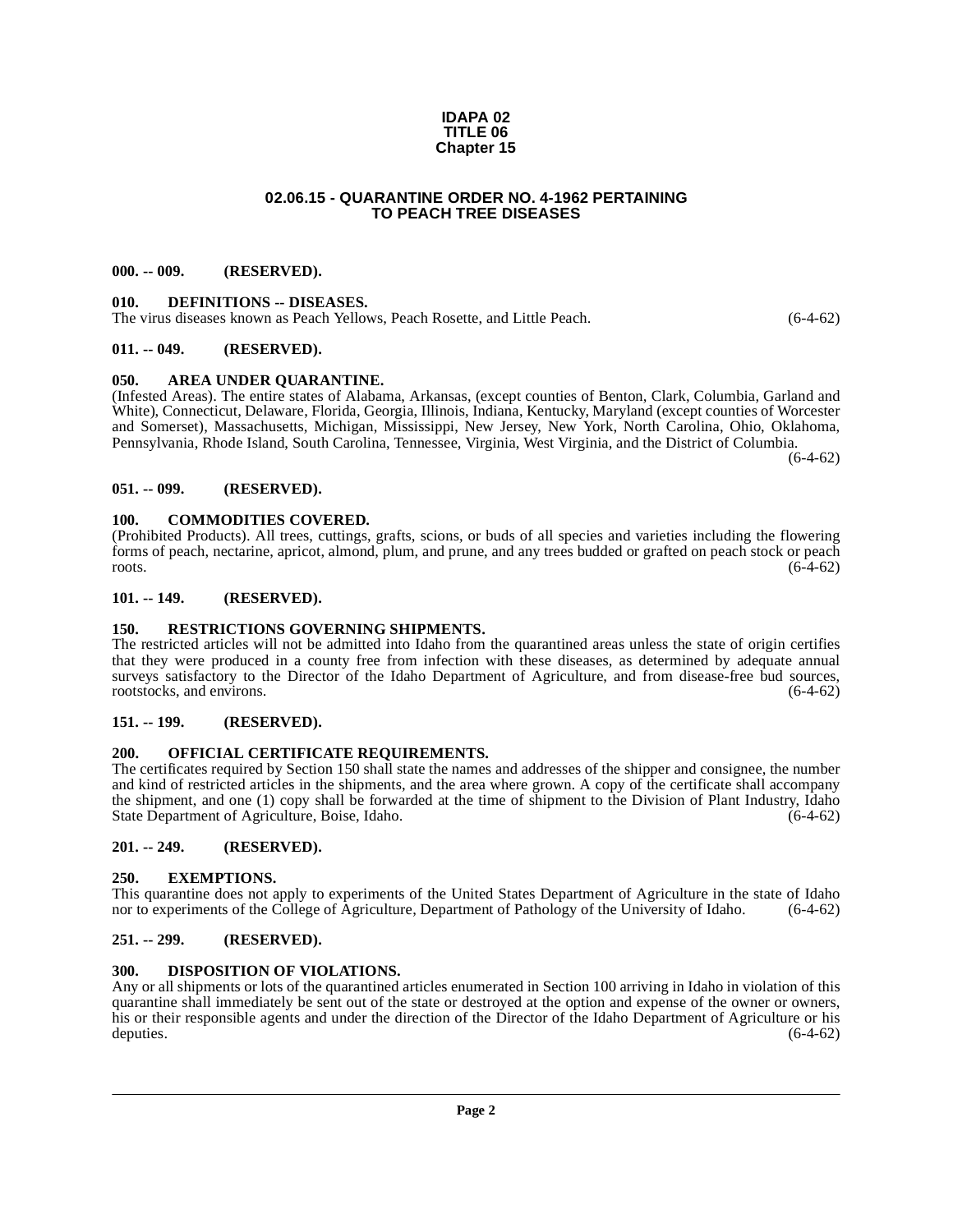#### <span id="page-2-0"></span>**301. -- 349. (RESERVED).**

#### <span id="page-2-7"></span><span id="page-2-1"></span>**350. COMMON CARRIER AGENTS MUST HOLD SHIPMENTS.**

Any and all lots of shipments of commodities covered by this quarantine must be held and not delivered to consignee or agent until inspected and passed by the Director of the Idaho Department of Agriculture, his deputy, or by a State plant quarantine officer. (6-4-62) plant quarantine officer.

#### <span id="page-2-2"></span>**351. -- 399. (RESERVED).**

#### <span id="page-2-9"></span><span id="page-2-3"></span>**400. ENFORCEMENT POWERS.**

All deputies of the Director of the Idaho Department of Agriculture and all State plant quarantine officers are empowered to carry out all the provisions of this quarantine. (6-4-62) empowered to carry out all the provisions of this quarantine.

#### <span id="page-2-4"></span>**401. -- 449. (RESERVED).**

#### <span id="page-2-8"></span><span id="page-2-5"></span>**450. EFFECTIVE DATE.**

This Quarantine Order No. 4-1962, pertaining to Peach Tree Diseases, will be effective on and after June 4, 1962.

(6-4-62)

<span id="page-2-6"></span>**451. -- 999. (RESERVED).**